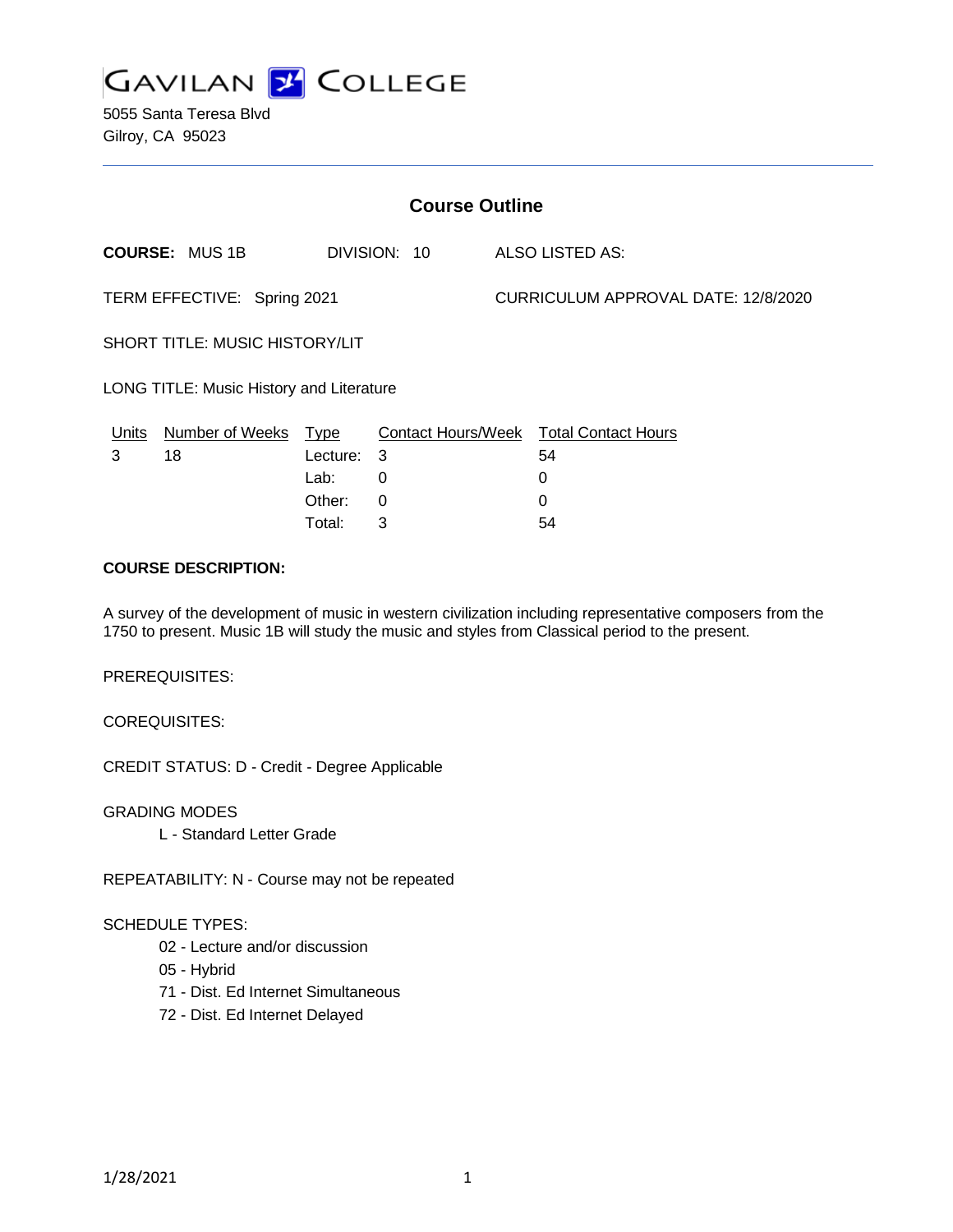## **STUDENT LEARNING OUTCOMES:**

By the end of this course, a student should:

1. Explain Genesis and Evolution of Western Music from the Romantic Period Through the Modern Era

2. Identify Period - and Composer-Specific Stylistic Characteristics from the Romantic Period Through the Modern Era

3. Discuss The Social and Political Circumstances, Lifestyles, Motivations and Concerns, and Major Contributions of Composers from the Romantic Period Through the Modern Era Covered in the Lectures and Text

#### **CONTENT, STUDENT PERFORMANCE OBJECTIVES, OUT-OF-CLASS ASSIGNMENTS**

Curriculum Approval Date: 12/8/2020

3 HOURS

INTRODUCTION. Classicism in music. Philosophy and basic materials of music necessary for course. Assigned reading.

SPO: Students will examine Classicism in music.

3 HOURS

Mozart: Life, Operas, Symphonies

SPO; Students will examine characteristics of Mozart's operas and symphonies.

3 hours

Beethoven: Life and works

SPO; Students will be able to identify elements of Beethoven's music.

3 Hours

SHORT LYRIC FORMS. Strophic and through-composed forms. German

romantic lied. Schubert, Schumann. Assigned reading.

SPO: Students will describe composed forms.

3 HOURS

CHOPIN. Life and music. Polonaise, mazurka, waltz, nocturne, etude.

Clara Schumann. SCHERZO OP.10. Assigned

reading.

SPO: Students will examine the differences between 5 musical forms.

3 HOURS

LISZT. Virtuoso performers. Life and Music. Influence of Paganini.

Transcendental etudes. Symphonic Poem. Assigned reading.

SPO: Students will examine the influence of Paganini.

3 HOURS

NATIONALISM. Smetana. Life and Music. Moldau. Assigned reading.

SPO: Students will describe Smetana's life and music.

3 HOURS

BRAHMS. Life and Music. Piano works, songs, symphonies. A German Requiem.

SPO: Students will discuss Brahms' contribution to symphonic form.

3 HOURS

ROMANTIC OPERA. Overview: Camerata; revival of classic Greek melodrama;

monody; recitative, aria, ensembles, chorus, orchestra; plot and

character development. Libretto. .

SPO: Students will distinguish the components of Romantic opera.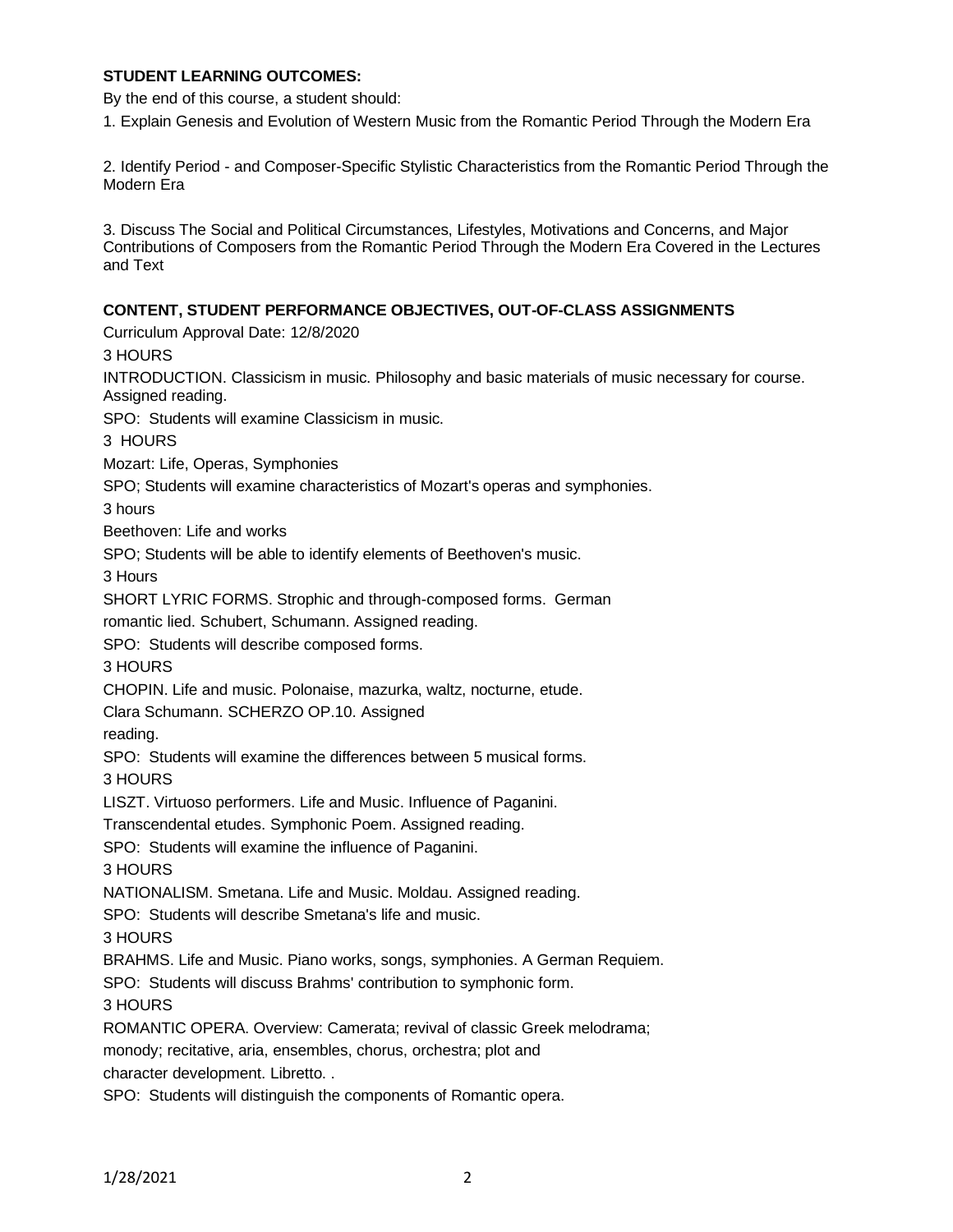3 HOURS

VERDI AND ITALIAN OPERA. Life and music. Rigoletto. Camerata; revival of classic Greek melodrama; monody; stile rappresentativo; recitative,

aria, ensembles, chorus, orchestra; plot and character development; basso ostinato (ground). Monteverdi (Orfeo), Purcell (Dido and Aeneas).

SPO: Students will examine the influence of classic Greek melodrama on Italian opera.

3 HOURS

WAGNER AND MUSIC DRAMA. Life and music; Die Walkure.

SPO: Students will discuss Wagner's contribution to music drama.

REVIEW AND MIDTERM EXAMINATION

3 HOURS

IMPRESSIONISM. DEBUSSY. Life and music. Prelude to the Afternoon of Faun. Erik Satie. Assigned reading.

SPO: Students will examine the influence of Debussy.

3 HOURS

STRAVINSKY. Life and Music. Rite of Spring. Assigned reading.

SPO: Students will identify the new developments introduced by Stravinsky.

3 HOURS

EXPRESSIONISM. SCHOENBERG. Life and music. Atonalism. 12-tone music. Pierrot lunaire. Piano piece Op33a.

SPO: Students will describe atonal and 12-tone music.

3 HOURS

COPLAND. Life and Music. American Ballet. Billy the Kid.

SPO: Students will examine Copland's influence on theatrical production

3 HOURS

GERSHWIN. Life and Music. Rhapsody in Blue. Piano Prelude No. 1.

SPO: Students will discuss Gershwin's major musical contributions.

3 HOURS

JOHN CAGE. Life and Music. Prepared piano.

SPO: Students will distinguish the music of John Cage from his predecessors.

3 HOURS

MINIMALISM AND POST MINIMALISM. JOHNS ADAMS. Roadrunner. Review for final examination.

SPO: Students will define minimalism and post-minimalism.

FINAL EXAMINATION.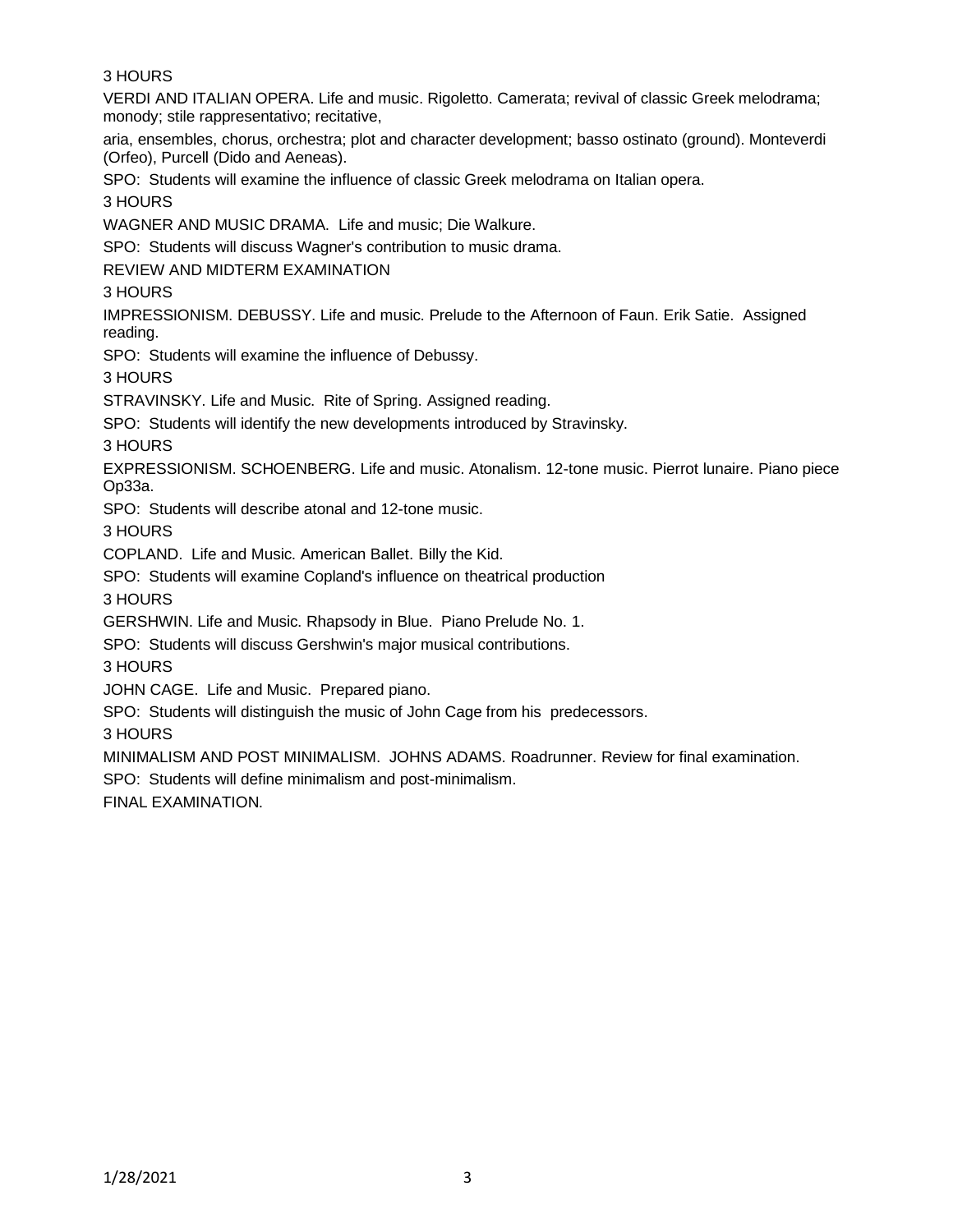# **METHODS OF INSTRUCTION:**

Lecture, AV and LMS support, discussion.

## **OUT OF CLASS ASSIGNMENTS:**

Required Outside Hours: 35 Assignment Description: Students will read and study from the required assigned textbook. Required Outside Hours: 30 Assignment Description: Students will write weekly reading and listening summaries in the discussion board and will also write a final research paper. Required Outside Hours: 24 Assignment Description: Students will engage in the creative and historical process relevant to the artistic era being studies i.e. attending live concert performances. Required Outside Hours: 19 Assignment Description: Students will be required to listen to various recordings in the library or online.

# **METHODS OF EVALUATION:**

Writing assignments Percent of total grade: 20.00 % 20% - 30% Written homework; Term papers Problem-solving assignments Percent of total grade: 10.00 % 10% - 15% Critiques Skill demonstrations Percent of total grade: 10.00 % 5% - 10% Critical listening, aural ident. of pd., composer, Objective examinations Percent of total grade: 60.00 % 60% - 70% Multiple choice; True/false; Matching items; Completion

## **REPRESENTATIVE TEXTBOOKS:**

Forney & Machlis. The Enjoyment of Music (10th shorter edition). W.W. Norton,2018. Or other appropriate college level text. ISBN: 978-0-393-63903-2 Reading Level of Text, Grade: 13th Grade Verified by: Reference Librarian